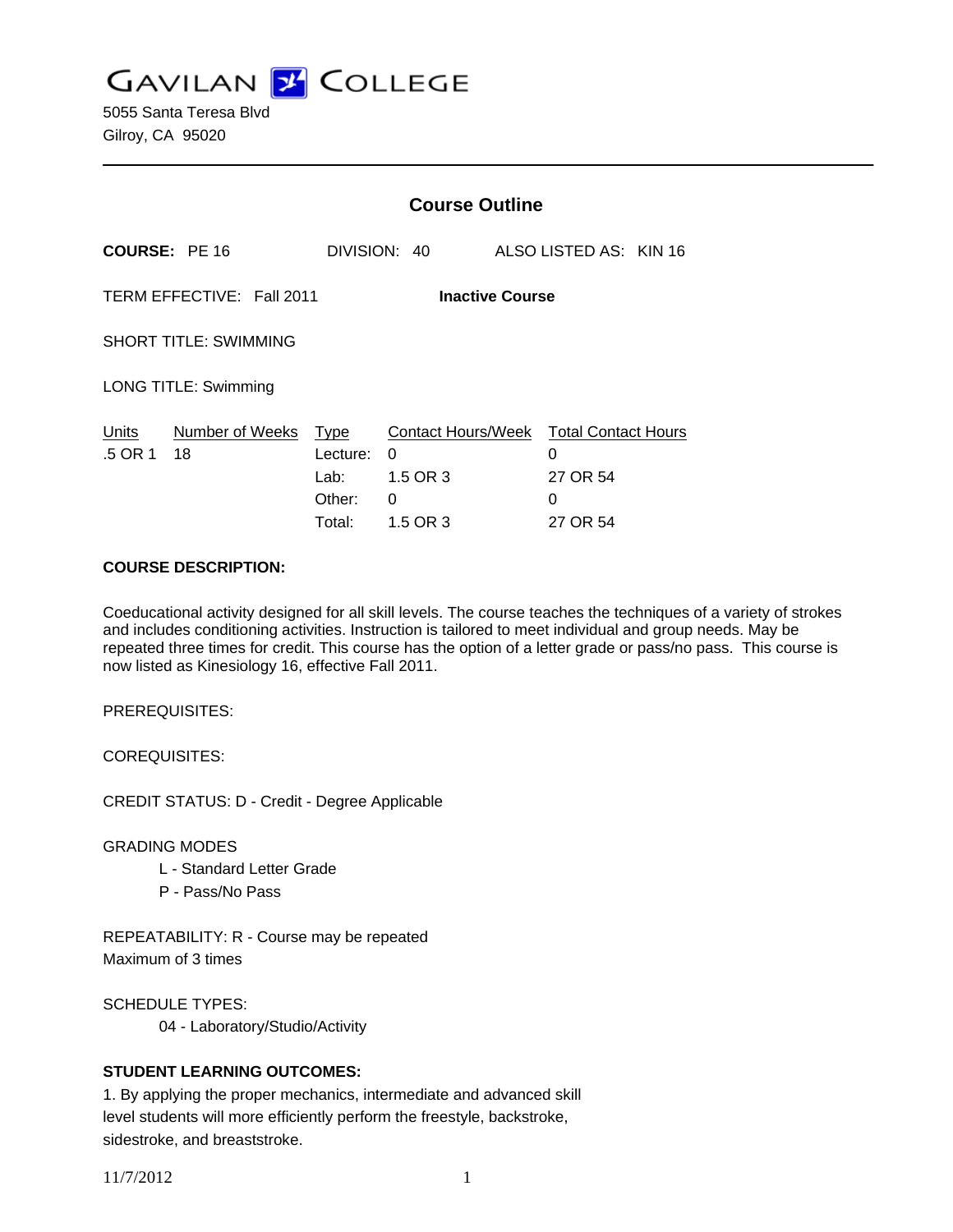ILO: 7, 2, 4 Measure: demonstration 2. By applying the proper mechanics, beginning skill level students will perform the freestyle, elementary backstroke, and backstroke. ILO: 7, 2, 4 Measure: demonstration 3. The dolphin kick and flip turn will be utilized in class workouts. ILO: 7, 6, 2, 4 Measure: performance 4. Through the development of swimming skills, the students will recognize and value this physical activity which can be performed throughout life. ILO: 6, 1, 7, 4 Measure: class discussion

#### **CONTENT, STUDENT PERFORMANCE OBJECTIVES, OUT-OF-CLASS ASSIGNMENTS**

Inactive Course: 11/08/2010

This course is now listed as Kinesiology 16, effective Fall 2011.

Curriculum Approval Date: 10/22/2007

Students who repeat the class will have the opportunity to learn additional strokes, variations of strokes, and/or improve their

technique and conditioning level.

3 - 6 Hours

Class introduction, including course syllabus, grading, and water safety requirements. Pre-testing to determine the skill level of students. Introduce/review freestyle techniques. SPO: Students will demonstrate their swimming skills. They will list the basic rules of water safety.

6 - 12 Hours

Beginning group will concentrate on floating, rhythmic breathing, and gliding before working on freestyle. Intermediate students will work on the flutter kick, arm pull, and rhythmic breathing. Advanced students will work on their mechanics and practice bi-lateral breathing. Introduce the elementary backstroke to the beginners group. Introduce/review backstroke technique. Stroke will be broken down based on group skill levels. Kick, arm pull, head position, and breathing will be presented.

SPO: The students will demonstrate the various components of the freestyle: flutter kick, arm pull, and breathing. They will perform the freestyle and apply the techniques in class workouts. The correct technique for the elementary backstroke and backstroke, including kick and arm pull, will be demonstrated by the students.

#### 4.5 - 9 Hours

Introduce/review dolphin kick on both stomach and back. Presentation on the flip turn. Information provided on the benefits of swimming as a lifelong activity. Continue working on techniques and strokes presented earlier in the class.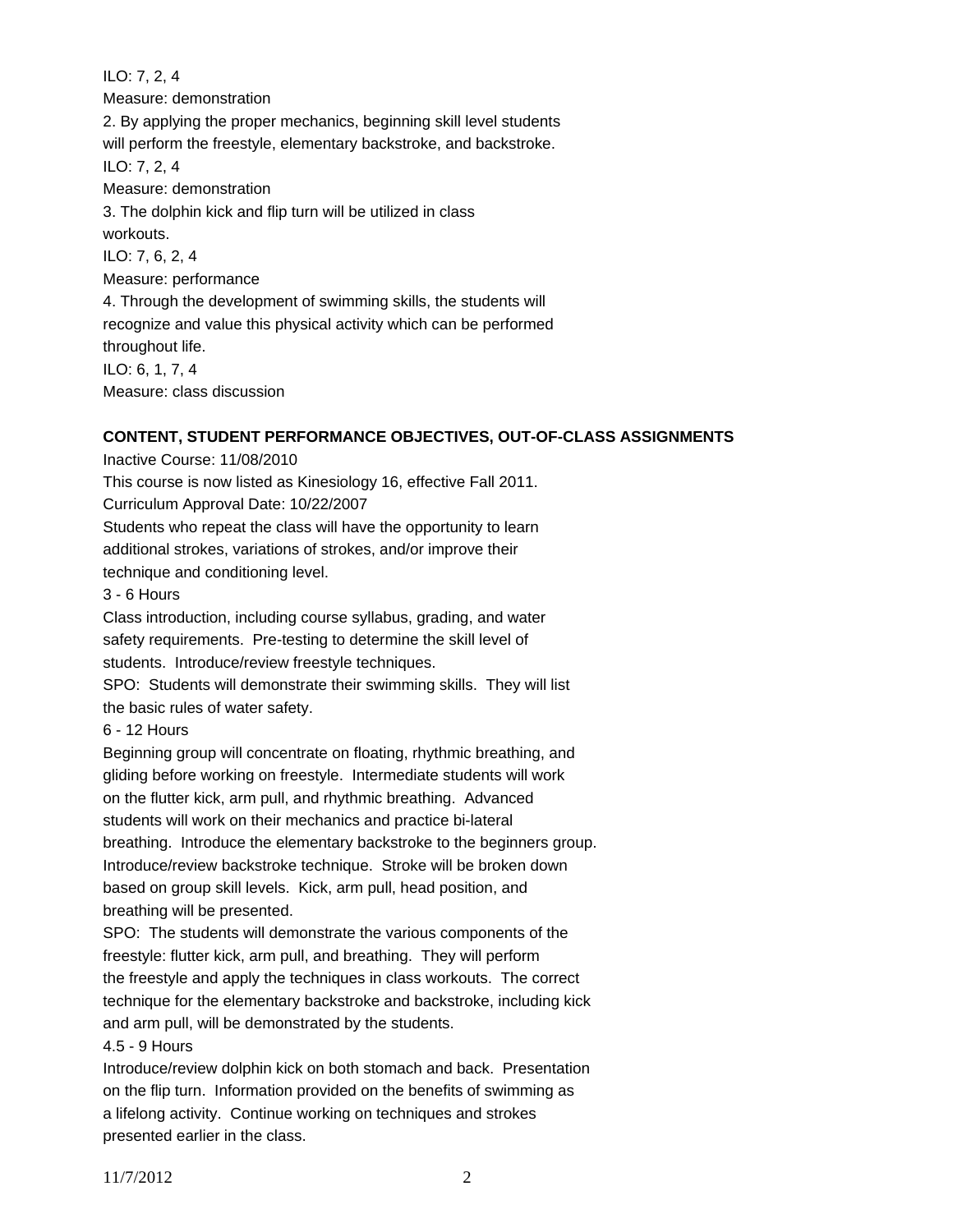SPO: Students will apply the dolphin kick in conditioning workouts. Each student will attempt a flip turn. They will discuss the lifelong benefits of swimming.

Midterm. This could include a 30 minute swim, 20 freestyle for time, or re-testing of skill techniques.

#### 4.5 - 9 Hours

Introduce/review the sidestroke. Beginning students will be introduced to the basics of the sidestroke. Intermediate students will work on the traditional and inverted sidestroke techniques. Advanced students will perform the sidestroke on both their dominant and non-dominant sides as well as work on the overarm sidestroke.

SPO: The sidestroke technique(s) learned by the student will be demonstrated. They will incorporate the sidestroke into workout routines.

3 - 6 Hours

Presentation on the breaststroke. The stroke will be broken down based on the student's skill level. The mechanics of the whip kick, frog kick, arm pull, and breathing will be presented. Continue working on techniques and strokes presented earlier.

SPO: The student will explain the difference between the whip kick and the frog kick. The breaststroke, including kick, arm pull, and breathing will be demonstrated.

3 - 6 Hours

Continue to work on improving all strokes as well as the student's conditioning level.

SPO: Students will incorporate the various strokes learned into a fitness workout. They will attempt to include the flip turn in these workout routines.

1.5 - 3 Hours

Post-testing of skills to indicate improvement and the techniques learned.

SPO: Students will demonstrate their swimming skills.

2 Hours

Final.

Included in content section.

## **METHODS OF INSTRUCTION:**

Demonstration, peer teaching, video

## **METHODS OF EVALUATION:**

This is a degree-applicable course, but substantial writing assignments are NOT appropriate, because the course primarily: Involves skill demonstrations or problem solving The problem-solving assignments required: None The types of skill demonstrations required: Performance exams The types of objective examinations used in the course: